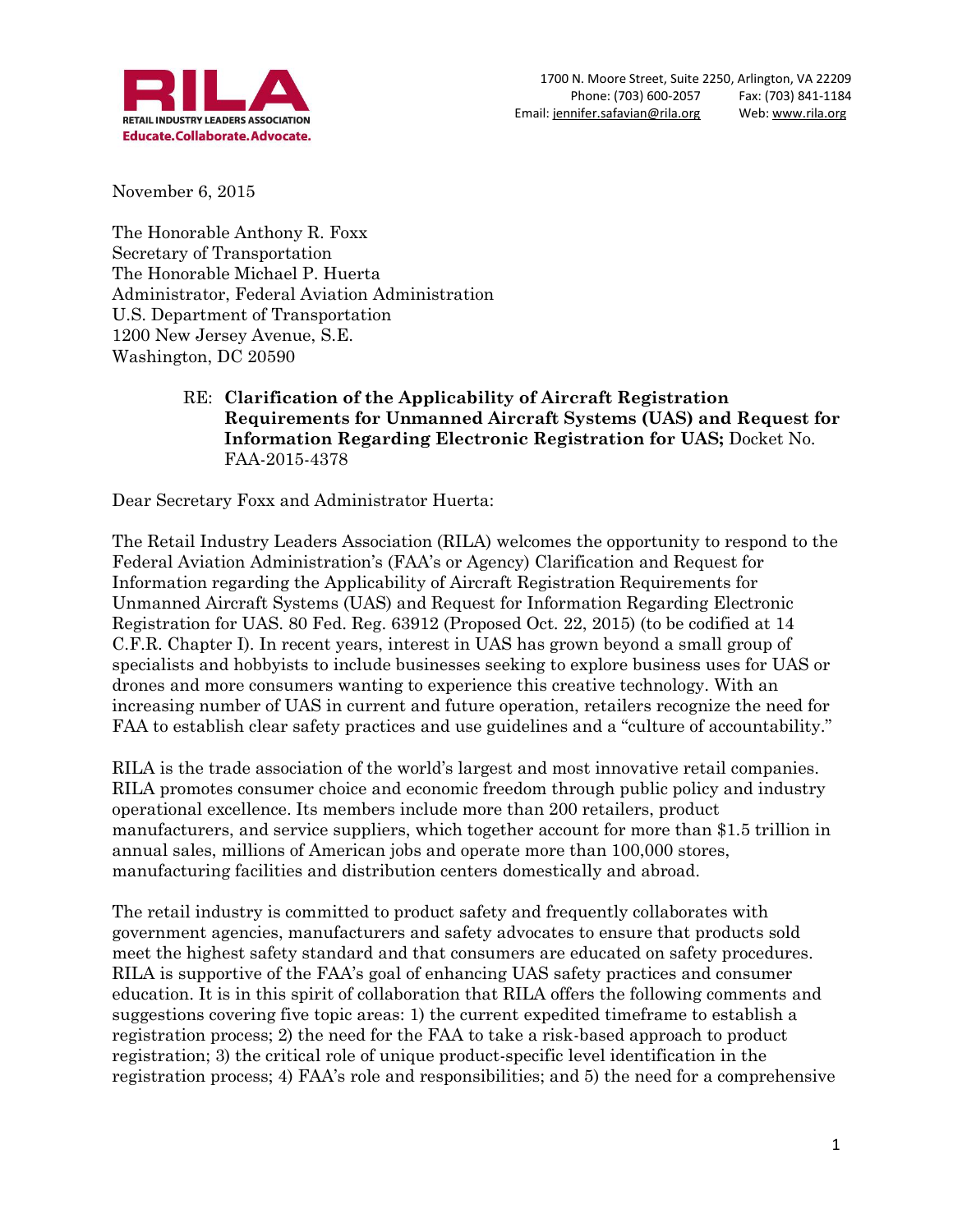

customer awareness and education campaign. Each of these issues are discussed in more detail below.

## **I. The Current Expedited Timeframe Set Forth in the Federal Register Notice Does Not Allow for a Thoughtfully Developed and Consistently Implemented UAS Registration Program**

RILA is concerned with the short timeline set forth in the Federal Register Notice for gathering information, establishing a working group, developing consensus recommendations and implementing a federally regulated registration system just weeks before the holiday season. While we appreciate the Agency's goal of increasing safe and responsible UAS use, the logistical challenges in implementing such a system within the current expedited timeframe make doing so responsibly and coherently impossible. As detailed below in these comments, there are several serious issues that need to be addressed prior to implementation of an effective UAS registration program, including:

- Determination of the scope of the products that will be subject to the registration process;
- Addition of new product specific identification numbers to UAS products;
- Development of new IT and data security systems to support product registration;
- Determination of information to be required in the registration process;
- Identification of appropriate payment mechanism(s) for any product registration fee; and
- Rollout of a comprehensive consumer education campaign regarding UAS safe practices and any new product registration requirement.

Each of these components will require time to thoughtfully work through. RILA fears that FAA's rush to implement a registration program prior to the holiday season will not be effective in registering high-risk UAS products, and instead, will result in consumer anger and confusion and, if not constructed thoughtfully, impose heavy administrative burdens on retailers. RILA urges the FAA to "hit the pause button" and take this opportunity to develop a strategic plan and timeline that will meet the goals of enhanced UAS safety and registration and include the participation of all interested stakeholders.

In the event that the FAA decides to move forward within the proposed current timeframe, we strongly urge the Agency to proceed with a narrowly crafted interim rulemaking and not implement a direct and final rule. Such an interim rule would give the FAA more time to work with all stakeholders to address all of the concerns raised below to develop a simple and effective customer-friendly registration process that addresses high-risk products and to rollout a comprehensive consumer awareness and education campaign.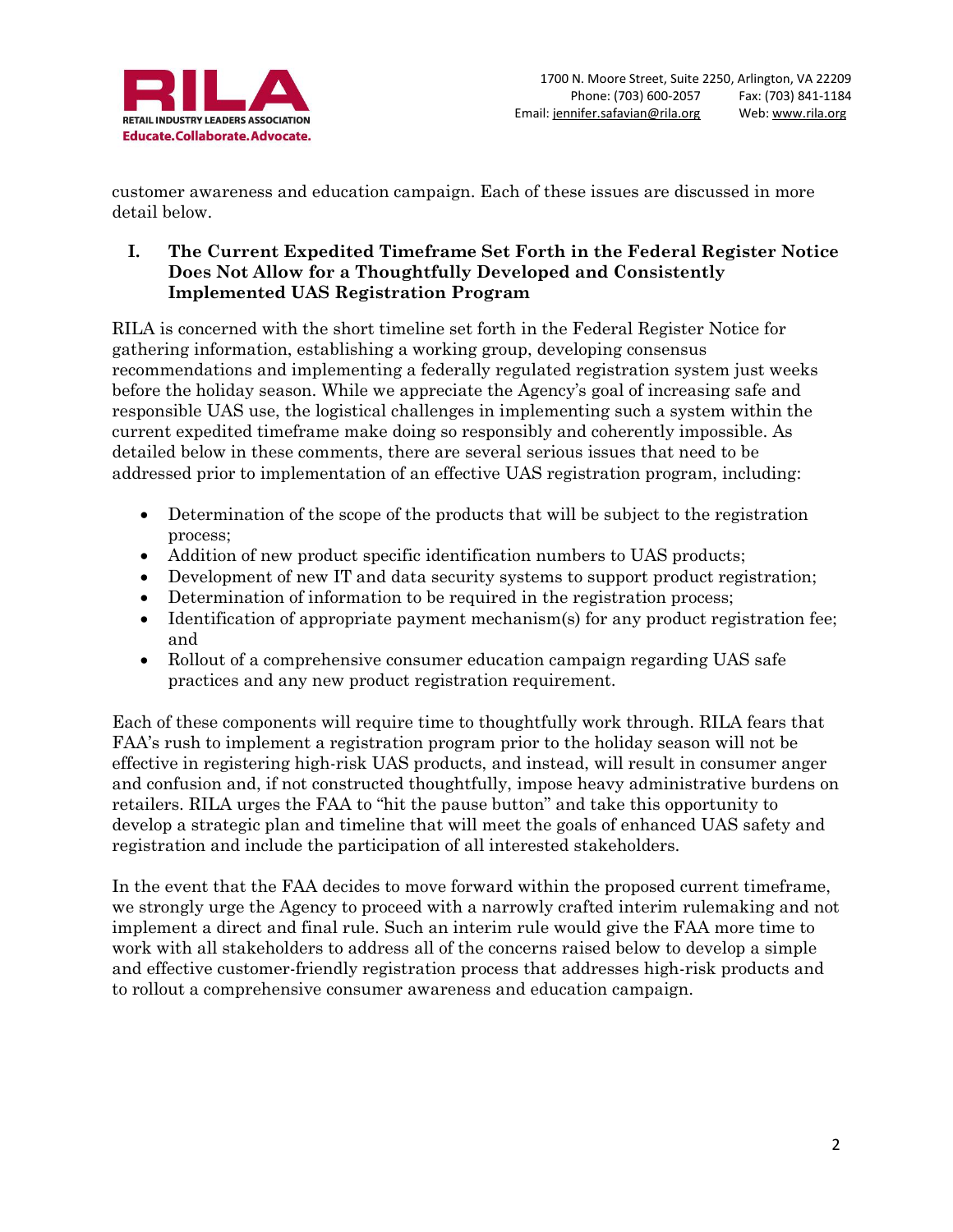

# **II. FAA Should Take a Risk-Based Approach and Only Require Registration of UAS that Present the Greatest Safety Risks**

Under the definition of UAS detailed in the Federal Register, any type of product capable of flight could be subject to a registration requirement. This includes small items that are often sold as toys as well as large UAS or drones capable of flying at an altitude of several thousand feet. It does not make sense for the FAA to use a "one size fits all" approach to safety regulation. Such an expansive approach would include UAS that pose low risk to safety, create customer confusion and impose administrative burdens and costs on the FAA, manufacturers, retailers and consumers without enhancing safety. Instead, the FAA should adopt a risk-based approach when defining categories of UAS that will be subject to registration and only require registration of UAS products that present the greatest safety risks. We urge the FAA to work with all stakeholders to establish clear and concise categories for specific types of UAS to be excluded from any registration requirement. Factors that could be considered when making the scope determination include: product weight and overall size; operating range; maximum speed; maximum altitude; fragility; and GPS or other navigation capability.

## **III. Unique Product Level Identification Numbers are Critical for Meaningful Product Registration**

RILA members support the FAA's goal of establishing a "culture of accountability" for users of UAS and its need to be able to quickly identify individual UAS users involved in safetyrelated incidents. In order to do this, products must contain product-specific unique identification numbers that consumers can use when registering the UAS. However, the vast majority of UAS models currently on retailers' shelves and sold to consumers today do not contain product-specific unique identification numbers. Manufacturers will need time to initiate manufacturing process changes to add product-specific unique identification numbers to those categories of UAS defined by the FAA to be within the scope of the registration requirement. If the FAA moves forward with establishing a registration process without waiting for product-specific unique identification numbers to be added to UAS products, the only information that consumers will be able to provide during registration is the model or inventory number of the UAS product, rendering the registration data base essentially useless. In the event of a UAS-related safety incident, the FAA would not be able to identify the owner of the UAS involved in the incident. Instead, the UAS registration database would only provide the list of the several thousand or hundreds of thousands of customers that purchased that category of product. It is critical for the FAA to take the time to work with manufacturers to add product-specific unique identification numbers to UAS products and for retailers to ensure that products sold meet any new FAA requirements prior to the rollout of a new registration requirement.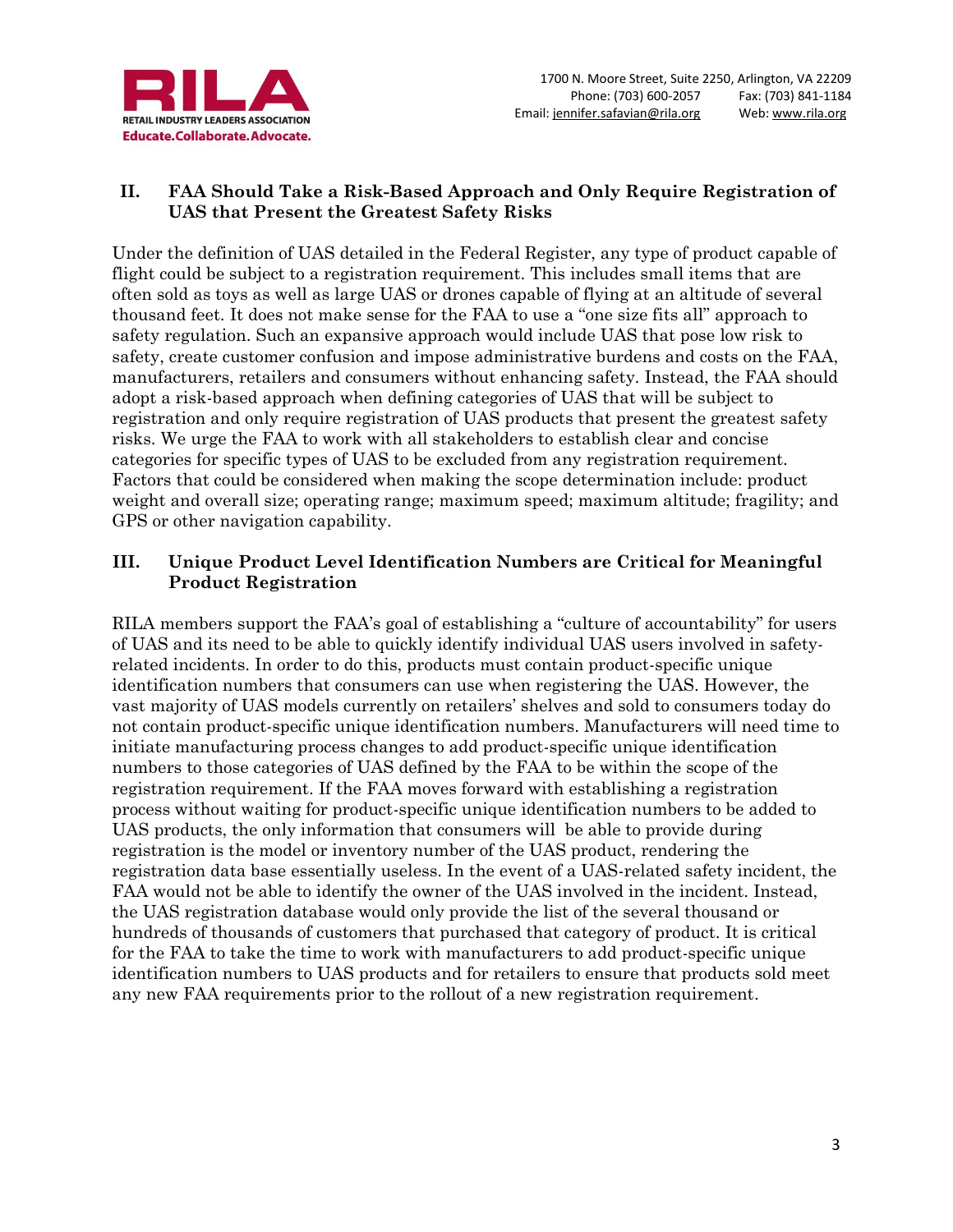

## **IV. FAA, not Retailers Should Have the Primary Responsibility for Administering a UAS Registration Program and Collecting Registration Fees**

The FAA has requested input and recommendations on whether prior-to-operation or pointof-sale registration would be a more effective method for product registration. RILA members strongly believe that registration prior-to-operation will most efficiently accomplish FAA's goal of product registration while protecting consumers' privacy. The choice of prior-to-operation registration requirement would be consistent with how other vehicles or modes of transportation are registered. For example, a consumer can purchase a boat freely but is required to register the boat and take safe boating classes prior to operation. Similarly, purchasers of high-risk UAS product should be allowed to purchase the UAS freely subject to a prior-to-operation registration requirement. Requiring UAS users to register directly through an FAA website will give the FAA the opportunity to educate UAS users regarding safety practices and guidelines. To encourage consumers to register their products prior to operation, the FAA could work with manufacturers to explore the use of software technology that prevents operation of high-risk UAS products until after registration with the FAA. A prior-to-operation registration requirement coupled with a software operation lock and product-specific unique identification numbers will most efficiently and effectively result in the registration of high-risk UAS by consumers prior to operation, and will provide the FAA with the necessary details to identify a specific UAS user involved in a safety-related incident.

Requiring point-of-sale registration and the potential collection of a registration fee poses several logistical and policy concerns. First, a point-of-sale registration requirement would exponentially multiply the need for new IT systems and increase the likelihood of a system glitch or breakdown during the rollout of a registration requirement. In addition to the new FAA IT systems to process UAS registration and house UAS registrant data that would need to be built and tested prior to rollout, each individual retailer would be required to establish its own IT link to the FAA's new registration site. The potential for chaos will only increase if retailers are also burdened with collecting and processing registration fees. The FAA will need to establish a method for receiving and processing registration fees and retailers would need to establish new processes and procedures for identifying payments received as UAS registration fees and a method of transmitting those fees to FAA. With hundreds, if not thousands of retailers selling UAS products, a point-of-sale registration requirement will impose tremendous burdens on the retail industry without enhancing safety. This is particularly true if the FAA requires smaller low-risk UAS products to be registered. In addition, the timeframe for the FAA and retailers to develop IT systems that link to an undeveloped FAA UAS registration site and process and tender registration fees prior to the holiday season is too short to ensure an effective and workable system. Eliminating retailers as a middleman between the customer and the FAA will streamline the registration process and significantly reduce the possibility of a systems glitch preventing the registration of UAS products.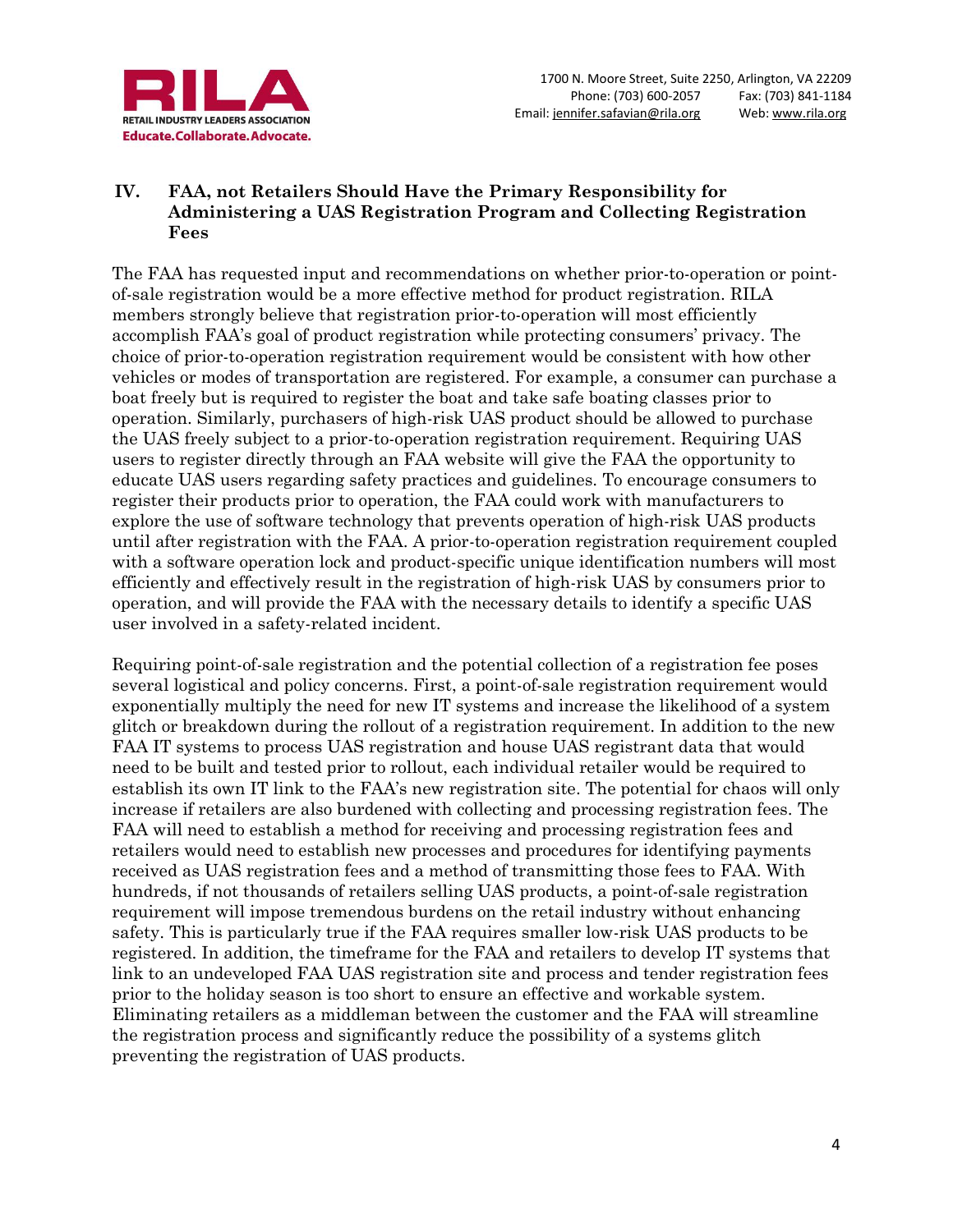

Second, even assuming that the technical challenges identified above could be addressed within the current proposed timeframe, the proposal for point-of-sale registration and fee collection presents several other challenges. Retailers are deeply committed to customer privacy and data security and data minimization is one key tenet of a good privacy policy. Requiring registration at point-of-sale creates potential privacy concerns as checkout clerks would be required to ask customers to reveal personal information (e.g., name, address, phone number, email address) while standing in the checkout line. Consumers are reticent about revealing personal information particularly in such a public forum. Retailers therefore should not have any responsibility for the collection, retention or sharing of customer data that will be generated as a result of the registration process. RILA believes that customers will be better protected by ensuring retailers are not an unnecessary middleman. Retailers place a high priority on the protection of their customers' personal information. Therefore, we recommend that customers provide the required information directly to the FAA through a web-based application that is then stored on systems owned and operated by the agency itself. Additionally, this information should be available only to government employees engaged in enforcement activities and stored securely with sufficient cybersecurity measures to prevent unauthorized access. The registration process should also clearly define the registrant's privacy protections and provide relevant legal disclosures regarding the limited use of registration information (*i.e*., for enforcement purposes only).

Third, a point-of-sale registration requirement, particularly if it is rolled out without any consumer education campaign educating UAS users on safety guidelines and registration requirements, will create significant customer service issues for retailers and adversely impact consumers' retail shopping experiences. Retailers strive to provide their customers with a positive shopping experience with outstanding customer service and efficient sales checkout. A point-of-sale registration requirement would undermine retailers' current efficient retail operations. Instead, consumers would be required to complete the UAS registration process while standing in the checkout line or during the online checkout process. Since the FAA has not engaged in any consumer education campaign announcing the new registration requirement and explaining the specifics and process for registration, most, if not all customers will be unaware of the registration requirement and potential registration fee. The checkout clerk would then need to take the time away from his or her regular duties to explain the UAS registration and fee requirements to the customer, obtain the relevant registration information from the customer, and process the registration and fee prior to checkout. There is a significant likelihood of customer complaints. This in turn could necessitate the involvement of a store manager or customer service representative to resolve the customer service issue. All of these actions will create delays in processing customers' purchases resulting in lengthy checkout lines. Retailers are already challenged to meet customers' service expectations during the busy holiday season. A point-of-sale registration requirement will unnecessarily add to these challenges and will negatively impact consumers' shopping experiences without meeting the FAA's goal of establishing an efficient and simple customer friendly UAS registration process.

Fourth, we note that purchasers of UAS products may not in many instances be the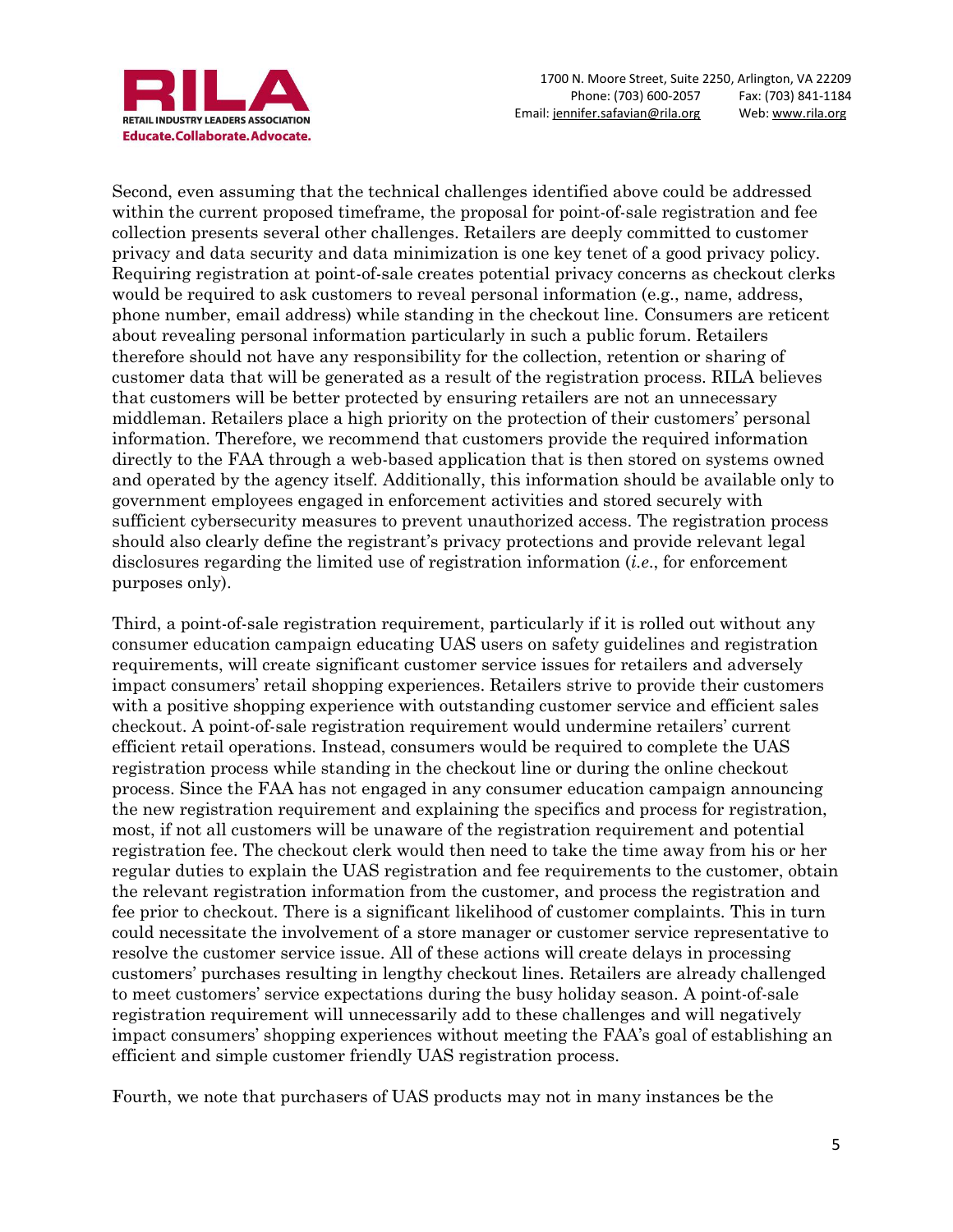

intended primary operator. These items are often purchased as gifts, particularly during the holiday season. Therefore, requiring registration at point-of-sale would not garner the necessary information required for FAA enforcement purposes.

Finally, RILA believes that imposing registration requirements at point of sale rather than on users prior to operation effectively regulates the sale rather than the use of UASs. RILA believes that FAA's authority to regulate extends to use but not sale of these products.

For the reasons mentioned above, RILA believes that FAA should establish an FAA-run registration system conducted via a web-based platform that will allow the owner to register the high-risk UAS product prior to operation.

**V. FAA Needs to Engage in a Comprehensive Consumer Education Campaign to Address the Lack of Consumer Awareness of UAS Safety Practices and Registration Requirements Prior to and as Part of Implementation of a New Registration Requirement.**

The key component to enhancing UAS safety and an effective rollout of a new UAS registration program is a comprehensive consumer education program. We urge the FAA to take the time to collaborate with manufacturers, retailers, safety experts and consumer advocates to develop an educational program that provides important safety information to UAS users and highlights the requirement for registration of high-risk UAS products. There are several actionable measures that manufacturers and retailers can take to support FAA's efforts. For example, as part of a future consumer education campaign manufacturers could include FAA's UAS safety guidelines as well as information about registration requirements within UAS product packaging. Additionally, some of RILA's members have already taken proactive steps to educate customers by distributing materials from the "Know Before You Fly" campaign established by the Association for Unmanned Vehicle Systems International (AUVSI), the Academy of Model Aeronautics (AMA), and the Small UAV Coalition. FAA's meaningful collaboration and cooperation with all stakeholders to develop an effective consumer awareness and education campaign will promote safe and responsible UAS usage and registration.

# **Conclusion**

The issue of UAS safety and product registration is complicated with complex public policy issues that need to be worked through and logistical challenges that will take time to resolve. RILA urges the FAA to take the time necessary to engage with all interested stakeholders to develop a thoughtful and comprehensive solution to this critically important issue. RILA fully supports the FAA's goals of enhancing UAS safety and to operationalize a registration system for UAS products in order to increase safe and responsible UAS use. We believe that the most effective and efficient system will be a FAA operated and not have retailers directly involved with the registration process and fee collection. The practical realities of implementing a point-of-sale registration system in time for this holiday season would impose heavy and costly administrative burdens on the FAA and retailers while at the same time raise serious consumer privacy concerns. RILA